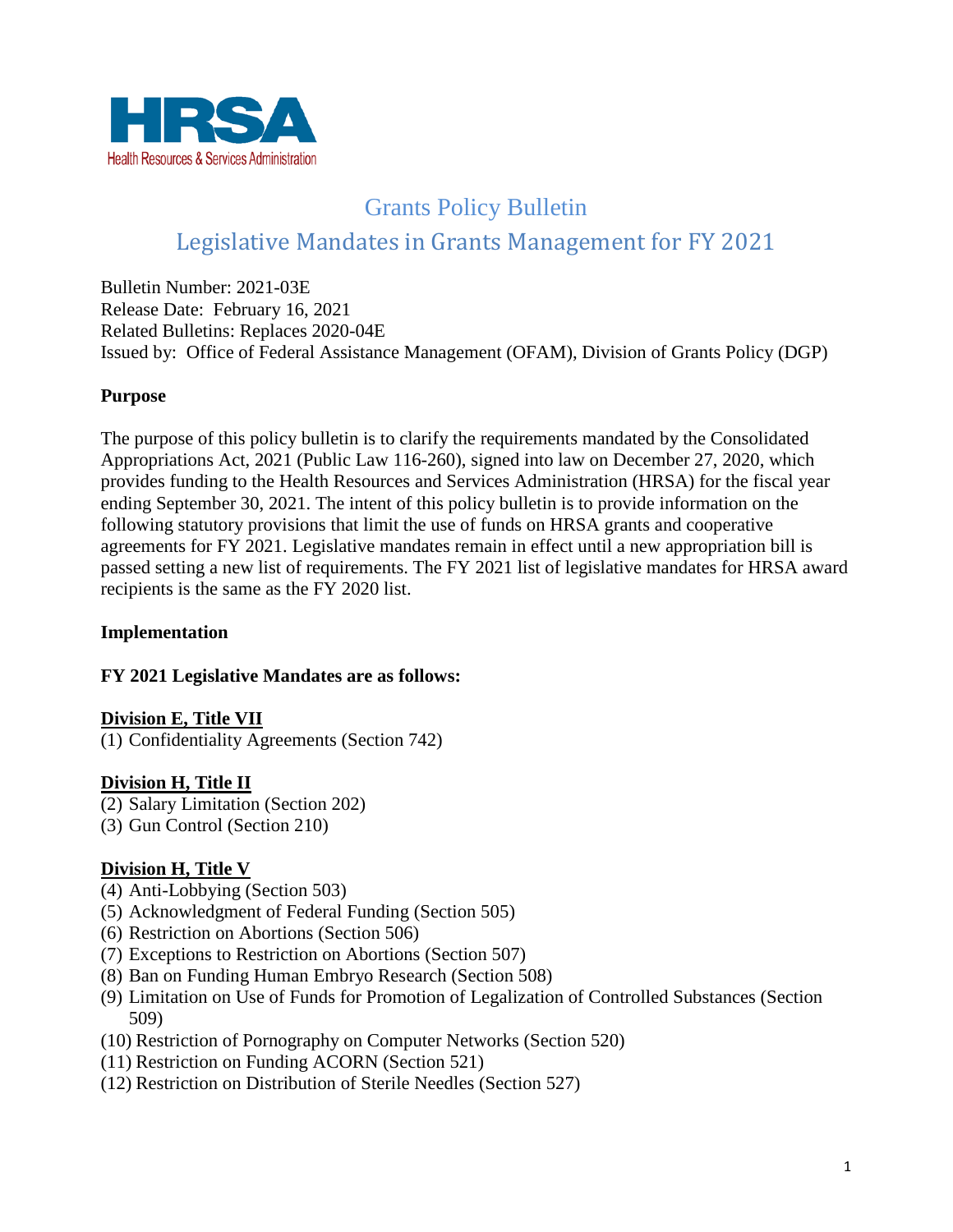## **Details:**

## **Division E Title VII**

(1) Confidentiality Agreements (Section 742)

(a) None of the funds appropriated or otherwise made available by this or any other Act may be available for a contract, grant, or cooperative agreement with an entity that requires employees or contractors of such entity seeking to report fraud, waste, or abuse to sign internal confidentiality agreements or statements prohibiting or otherwise restricting such employees or contractors from lawfully reporting such waste, fraud, or abuse to a designated investigative or law enforcement representative of a Federal department or agency authorized to receive such information.

(b) The limitation in subsection (a) shall not contravene requirements applicable to Standard Form 312, Form 4414, or any other form issued by a Federal department or agency governing the nondisclosure of classified information.

## **Division H, Title II:**

#### (2) Salary Limitation (Section 202)

"None of the funds appropriated in this title shall be used to pay the salary of an individual, through a grant or other extramural mechanism, at a rate in excess of Executive Level II."

The Executive Level II salary is currently set at \$ \$199,300 as of January 2021.

#### (3) Gun Control (Section 210)

"None of the funds made available in this title may be used, in whole or in part, to advocate or promote gun control."

#### **Division H, Title V**

## (4) Anti-Lobbying (Section 503)

" (a) No part of any appropriation contained in this Act or transferred pursuant to section 4002 of [Public Law 111–148](https://www.govinfo.gov/content/pkg/PLAW-111publ148/pdf/PLAW-111publ148.pdf) shall be used, other than for normal and recognized executive legislative relationships, for publicity or propaganda purposes, for the preparation, distribution, or use of any kit, pamphlet, booklet, publication, electronic communication, radio, television, or video presentation designed to support or defeat the enactment of legislation before the Congress or any State or local legislature or legislative body, except in presentation to the Congress or any State or local legislature itself, or designed to support or defeat any proposed or pending regulation, administrative action, or order issued by the executive branch of any State or local government, except in presentation to the executive branch of any State or local government itself.

(b) No part of any appropriation contained in this Act or transferred pursuant to section 4002 of [Public Law 111–148](https://www.govinfo.gov/content/pkg/PLAW-111publ148/pdf/PLAW-111publ148.pdf) shall be used to pay the salary or expenses of any grant or contract recipient, or agent acting for such recipient, related to any activity designed to influence the enactment of legislation, appropriations, regulation, administrative action, or Executive order proposed or pending before the Congress or any State government, State legislature or local legislature or legislative body, other than for normal and recognized executive-legislative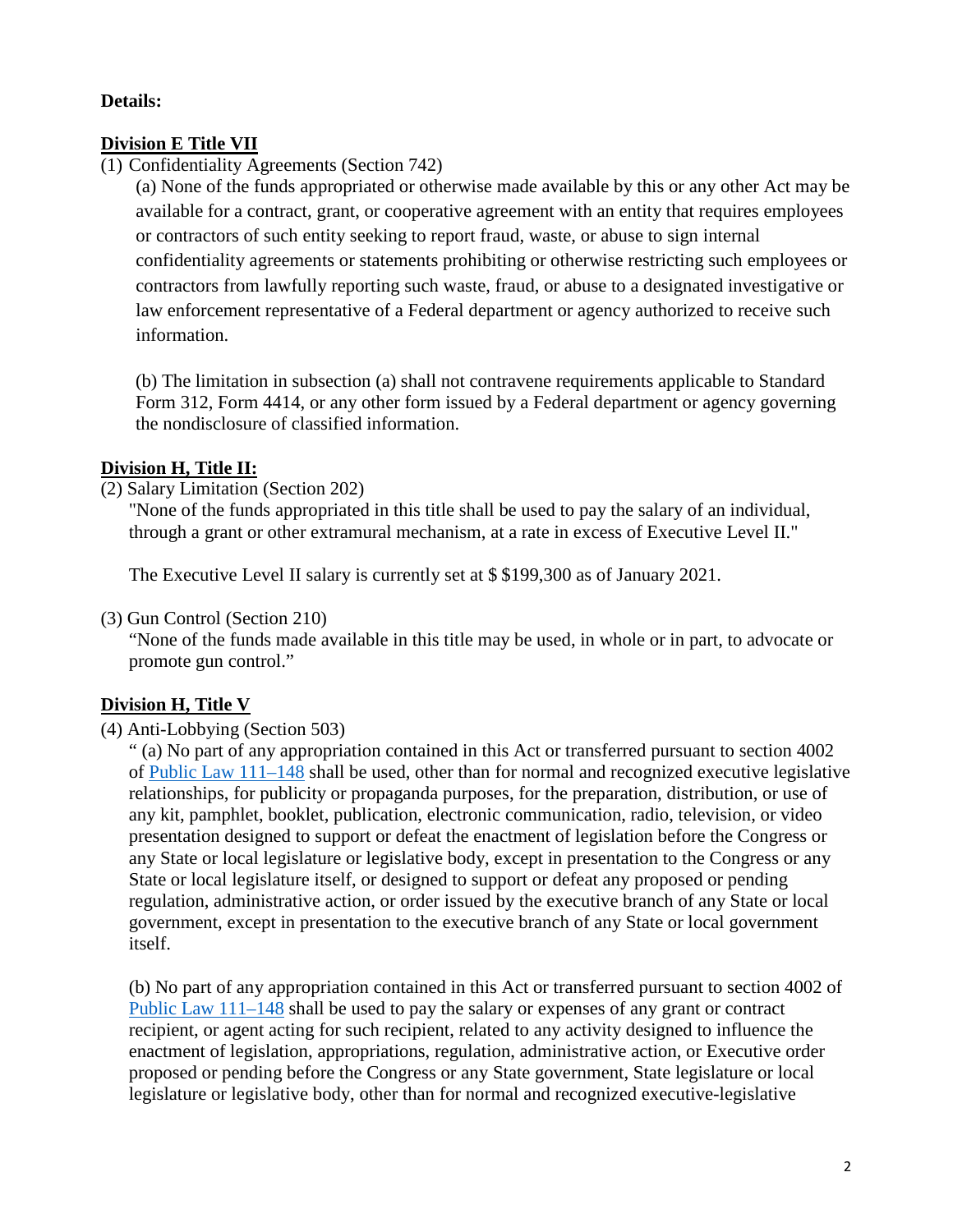relationships or participation by an agency or officer of a State, local or tribal government in policymaking and administrative processes within the executive branch of that government.

(c) The prohibitions in subsections (a) and (b) shall include any activity to advocate or promote any proposed, pending or future Federal, State or local tax increase, or any proposed, pending, or future requirement or restriction on any legal consumer product, including its sale or marketing, including but not limited to the advocacy or promotion of gun control."

(5) Acknowledgment of Federal Funding (Section 505)

"When issuing statements, press releases, requests for proposals, bid solicitations and other documents describing projects or programs funded in whole or in part with Federal money, all grantees receiving Federal funds included in this Act, including but not limited to State and local governments and recipients of Federal research grants, shall clearly state –

- (1) the percentage of the total costs of the program or project which will be financed with Federal money;
- (2) the dollar amount of Federal funds for the project or program; and
- (3) percentage and dollar amount of the total costs of the project or program that will be financed by non-governmental sources."
- (6) Restriction on Abortions (Section 506)

"(a) None of the funds appropriated in this Act, and none of the funds in any trust fund to which funds are appropriated in this Act, shall be expended for any abortion.

(b) None of the funds appropriated in this Act, and none of the funds in any trust fund to which funds are appropriated in this Act, shall be expended for health benefits coverage that includes coverage of abortion.

(c) The term ''health benefits coverage'' means the package of services covered by a managed care provider or organization pursuant to a contract or other arrangement."

(7) Exceptions to Restriction on Abortions (Section 507)

"(a) The limitations established in the preceding section shall not apply to an abortion –

- (1) if the pregnancy is the result of an act of rape or incest; or
- (2) in the case where a woman suffers from a physical disorder, physical injury, or physical illness, including a life-endangering physical condition caused by or arising from the pregnancy itself, that would, as certified by a physician, place the woman in danger of death unless an abortion is performed.

(b) Nothing in the preceding section shall be construed as prohibiting the expenditure by a State, locality, entity, or private person of State, local, or private funds (other than a State's or locality's contribution of Medicaid matching funds).

(c) Nothing in the preceding section shall be construed as restricting the ability of any managed care provider from offering abortion coverage or the ability of a State or locality to contract separately with such a provider for such coverage with State funds (other than a State's or locality's contribution of Medicaid matching funds).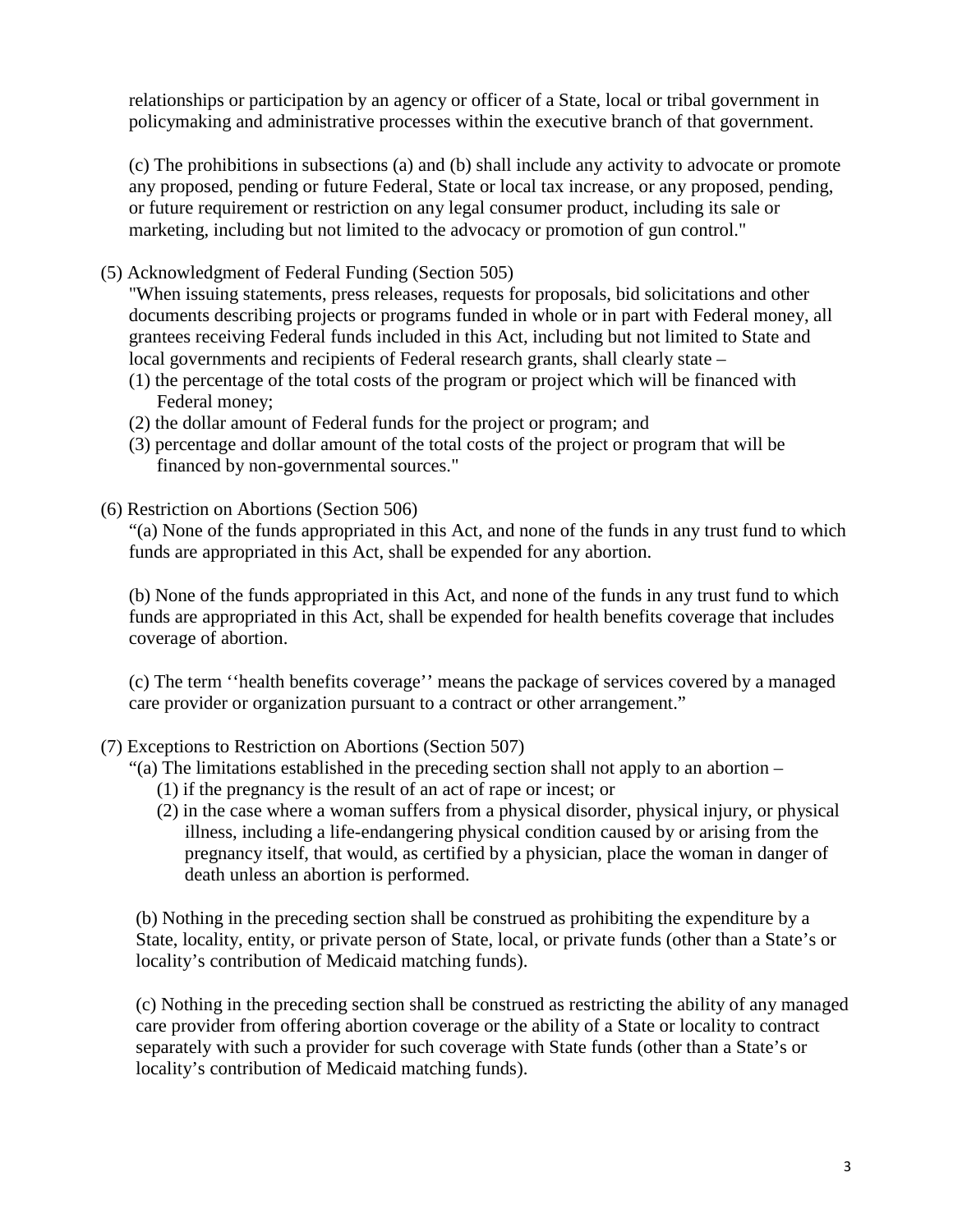## (d)

(1) None of the funds made available in this Act may be made available to a Federal agency or program, or to a State or local government, if such agency, program, or government subjects any institutional or individual health care entity to discrimination on the basis that the health care entity does not provide, pay for, provide coverage of, or refer for abortions. (2) In this subsection, the term ''health care entity'' includes an individual physician or other health care professional, a hospital, a provider-sponsored organization, a health maintenance organization, a health insurance plan, or any other kind of health care facility, organization, or plan."

- (8) Ban on Funding of Human Embryo Research (Section 508)
	- "(a) None of the funds made available in this Act may be used for
		- (1) the creation of a human embryo or embryos for research purposes; or

(2) research in which a human embryo or embryos are destroyed, discarded, or knowingly subjected to risk of injury or death greater than that allowed for research on fetuses in utero under 45 CFR 46.204(b) and section 498(b) of the Public Health Service Act (42 U.S.C.  $289g(b)$ ).

(b) For purposes of this section, the term ''human embryo or embryos'' includes any organism, not protected as a human subject under 45 CFR 46 as of the date of the enactment of this Act, that is derived by fertilization, parthenogenesis, cloning, or any other means from one or more human gametes or human diploid cells.

(9) Limitation on Use of Funds for Promotion of Legalization of Controlled Substances (Section 509)

"(a) None of the funds made available in this Act may be used for any activity that promotes the legalization of any drug or other substance included in schedule I of the schedules of controlled substances established under section 202 of the Controlled Substances Act except for normal and recognized executive-congressional communications.

(b) The limitation in subsection (a) shall not apply when there is significant medical evidence of a therapeutic advantage to the use of such drug or other substance or that federally sponsored clinical trials are being conducted to determine therapeutic advantage."

(10) Restriction of Pornography on Computer Networks (Section 520)

"(a) None of the funds made available in this Act may be used to maintain or establish a computer network unless such network blocks the viewing, downloading, and exchanging of pornography.

(b) Nothing in subsection (a) shall limit the use of funds necessary for any federal, state, tribal, or local law enforcement agency or any other entity carrying out criminal investigations, prosecution, or adjudication activities."

(11) Restrictions on Funding ACORN (Section 521)

"None of the funds made available under this or any other Act, or any prior Appropriations Act, may be provided to the Association of Community Organizations for Reform Now (ACORN), or any of its affiliates, subsidiaries, allied organizations, or successors."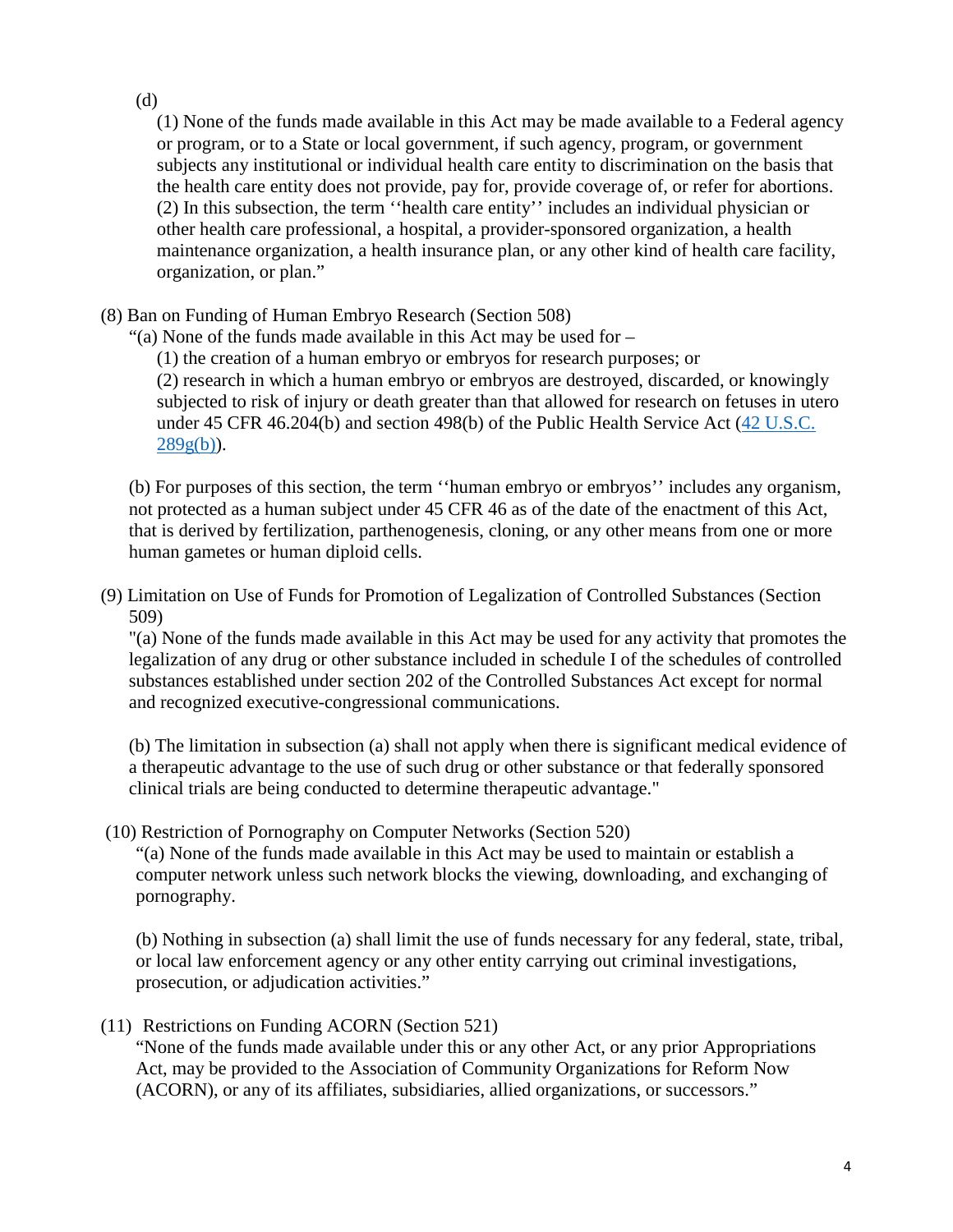## (12) Restriction on Distribution of Sterile Needles (Section 527)

"Notwithstanding any other provision of this Act, no funds appropriated in this Act shall be used to purchase sterile needles or syringes for the hypodermic injection of any illegal drug: *Provided*, That such limitation does not apply to the use of funds for elements of a program other than making such purchases if the relevant State or local health department, in consultation with the Centers for Disease Control and Prevention, determines that the State or local jurisdiction, as applicable, is experiencing, or is at risk for, a significant increase in hepatitis infections or an HIV outbreak due to injection drug use, and such program is operating in accordance with State and local law."

## **Resources**

- [Consolidated Appropriations Act, 2021](file://gss-fs1/shares/OFAM/General/DGP/Policy%20and%20Special%20Initiatives%20Branch/Grants%20Policy%20Bulletins/2021%20GPBs/2021%20Internal/2021-0X%20FY2021%20Legislative%20Mandates/BILLS-116HR133SA-RCP-116-68.pdf)
- Notice of Award – [Standard Terms](https://www.hrsa.gov/grants/standard-terms)

# **Inquiries**

Inquiries regarding this bulletin can be directed to: Office of Federal Assistance Management Division of Grants Policy Policy & Special Initiatives Branch Email: [DGP@HRSA.gov](mailto:DGP@HRSA.gov)  Telephone: 301-443-2837